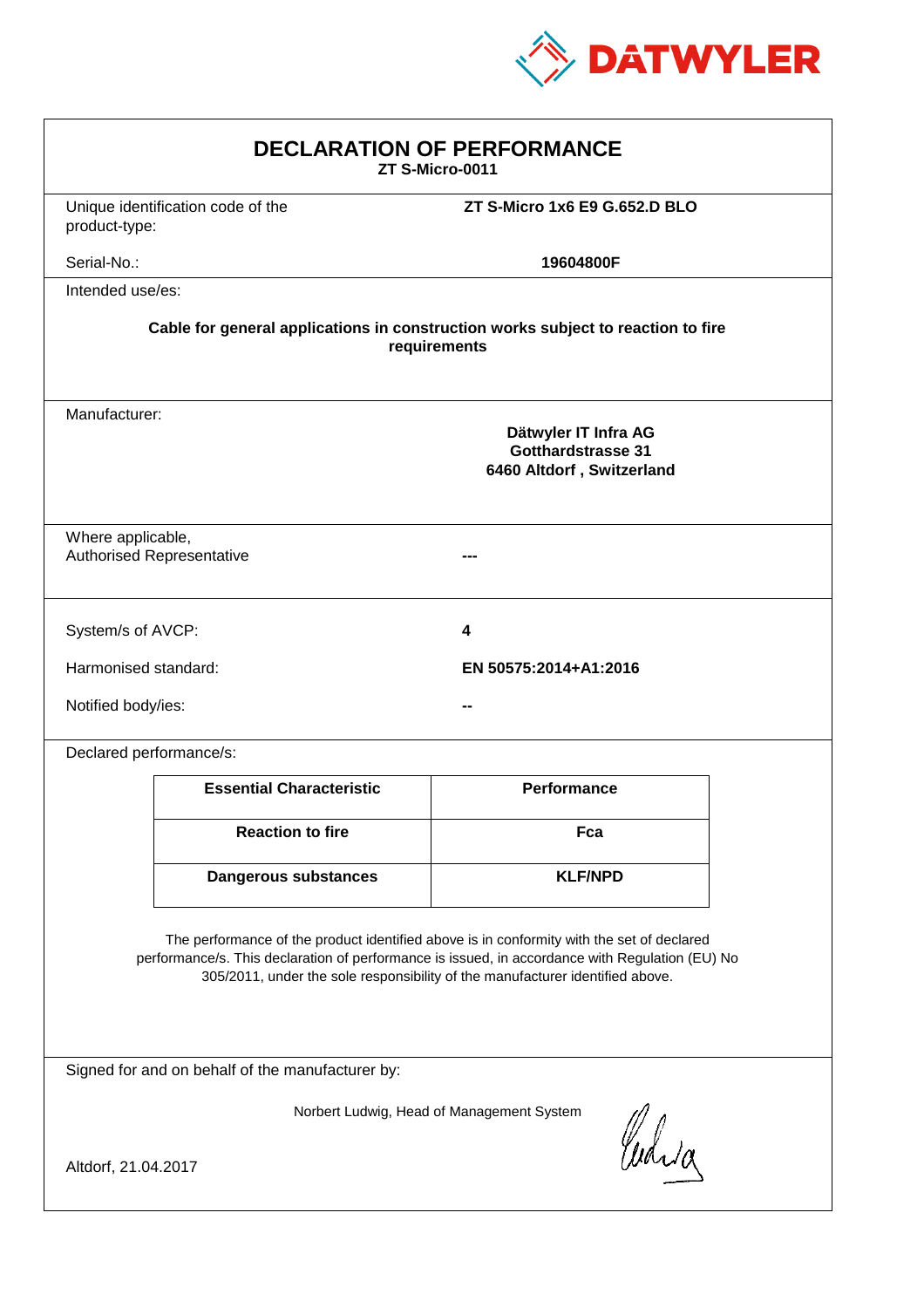

| LEISTUNGSERKLÄRUNG<br>ZT S-Micro-0011                                                                                                                                                                                                                      |                                             |                                                                         |  |
|------------------------------------------------------------------------------------------------------------------------------------------------------------------------------------------------------------------------------------------------------------|---------------------------------------------|-------------------------------------------------------------------------|--|
|                                                                                                                                                                                                                                                            | Eindeutiger Kenncode des Produkttyps:       | ZT S-Micro 1x6 E9 G.652.D BLO                                           |  |
| Serien-Nr.:                                                                                                                                                                                                                                                |                                             | 19604800F                                                               |  |
| Verwendungszweck(e):                                                                                                                                                                                                                                       |                                             |                                                                         |  |
| Kabel/Leitung für allgemeine Anwendungen in Bauwerken in Bezug auf die<br>Anforderungen an das Brandverhalten                                                                                                                                              |                                             |                                                                         |  |
| Hersteller:                                                                                                                                                                                                                                                |                                             | Dätwyler IT Infra AG<br>Gotthardstrasse 31<br>6460 Altdorf, Switzerland |  |
|                                                                                                                                                                                                                                                            | Wo anwendbar, Bevollmächtigter:             |                                                                         |  |
| Leistungsbeständigkeit:                                                                                                                                                                                                                                    | System(e) zur Bewertung und Überprüfung der | 4                                                                       |  |
| Harmonisierte Norm:<br>EN 50575:2014+A1:2016                                                                                                                                                                                                               |                                             |                                                                         |  |
| Notifizierte Stelle(n):                                                                                                                                                                                                                                    |                                             |                                                                         |  |
| Erklärte Leistung(en):                                                                                                                                                                                                                                     |                                             |                                                                         |  |
|                                                                                                                                                                                                                                                            | <b>Wesentliche Merkmale</b>                 | Leistung                                                                |  |
|                                                                                                                                                                                                                                                            | <b>Brandverhalten</b>                       | Fca                                                                     |  |
|                                                                                                                                                                                                                                                            | Gefährliche Stoffe                          | <b>KLF/NPD</b>                                                          |  |
| Die Leistung des vorstehenden Produkts entspricht der erklärten Leistung/den erklärten<br>Leistungen. Für die Erstellung der Leistungserklärung im Einklang mit der Verordnung (EU) Nr.<br>305/2011 ist allein der obengenannte Hersteller verantwortlich. |                                             |                                                                         |  |
| Unterzeichnet für den Hersteller und im Namen des Herstellers von:                                                                                                                                                                                         |                                             |                                                                         |  |
| Norbert Ludwig, Head of Management System<br>Curia<br>Altdorf, 21.04.2017                                                                                                                                                                                  |                                             |                                                                         |  |
|                                                                                                                                                                                                                                                            |                                             |                                                                         |  |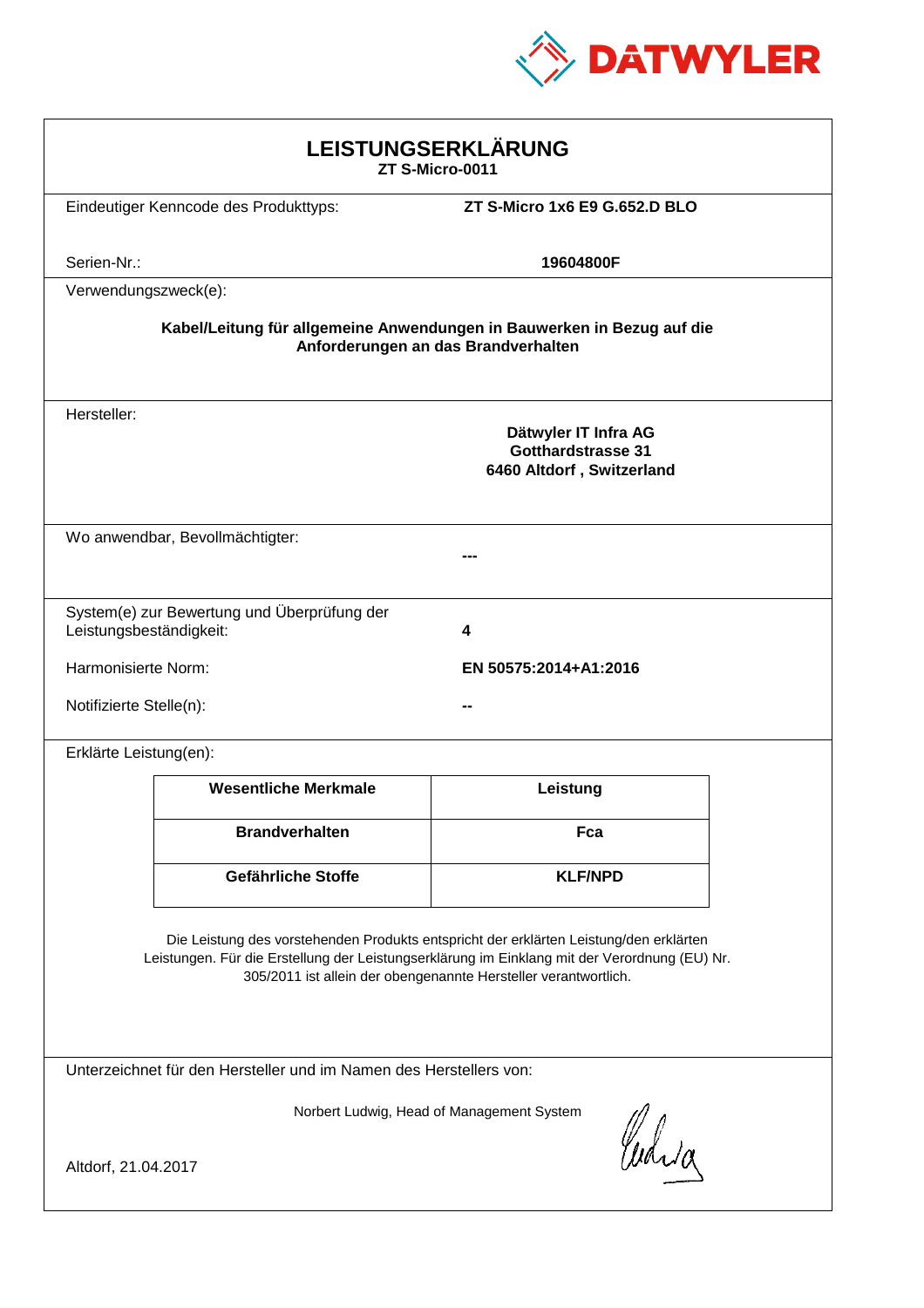

| <b>PRESTATIEVERKLARING</b><br>ZT S-Micro-0011                                                                                                                                                                                                                               |                                                                                |                               |  |  |
|-----------------------------------------------------------------------------------------------------------------------------------------------------------------------------------------------------------------------------------------------------------------------------|--------------------------------------------------------------------------------|-------------------------------|--|--|
| producttype:                                                                                                                                                                                                                                                                | Unieke identificatiecode van het                                               | ZT S-Micro 1x6 E9 G.652.D BLO |  |  |
| Serienr.:                                                                                                                                                                                                                                                                   |                                                                                | 19604800F                     |  |  |
| Beoogd(e) gebruik(en):                                                                                                                                                                                                                                                      |                                                                                |                               |  |  |
| Kabels voor algemene toepassingen in bouwwerken die onder<br>voorschriften inzake materiaalgedrag bij brand vallen                                                                                                                                                          |                                                                                |                               |  |  |
| Fabrikant:                                                                                                                                                                                                                                                                  | Dätwyler IT Infra AG<br><b>Gotthardstrasse 31</b><br>6460 Altdorf, Switzerland |                               |  |  |
|                                                                                                                                                                                                                                                                             | indien van toepassing, Gemachtigde:                                            |                               |  |  |
| Het systeem of de systemen voor de<br>beoordeling en verificatie van de<br>4<br>prestatiebestendigheid:<br>Geharmoniseerde norm:<br>EN 50575:2014+A1:2016<br>Aangemelde instantie(s):                                                                                       |                                                                                |                               |  |  |
| Aangegeven prestatie(s)                                                                                                                                                                                                                                                     |                                                                                |                               |  |  |
|                                                                                                                                                                                                                                                                             | Essentiële kenmerken                                                           | <b>Prestatie</b>              |  |  |
|                                                                                                                                                                                                                                                                             | <b>Brandreactie</b>                                                            | Fca                           |  |  |
|                                                                                                                                                                                                                                                                             | Gevaarlijke stoffen                                                            | <b>KLF/NPD</b>                |  |  |
| De prestaties van het hierboven omschreven product zijn conform de aangegeven prestaties. Deze<br>prestatieverklaring wordt in overeenstemming met Verordening (EU) nr. 305/2011 onder de exclusieve<br>verantwoordelijkheid van de hierboven vermelde fabrikant verstrekt. |                                                                                |                               |  |  |
| Ondertekend voor en namens de fabrikant door:                                                                                                                                                                                                                               |                                                                                |                               |  |  |
| Norbert Ludwig, Head of Management System<br>Which<br>Altdorf, 21.04.2017                                                                                                                                                                                                   |                                                                                |                               |  |  |
|                                                                                                                                                                                                                                                                             |                                                                                |                               |  |  |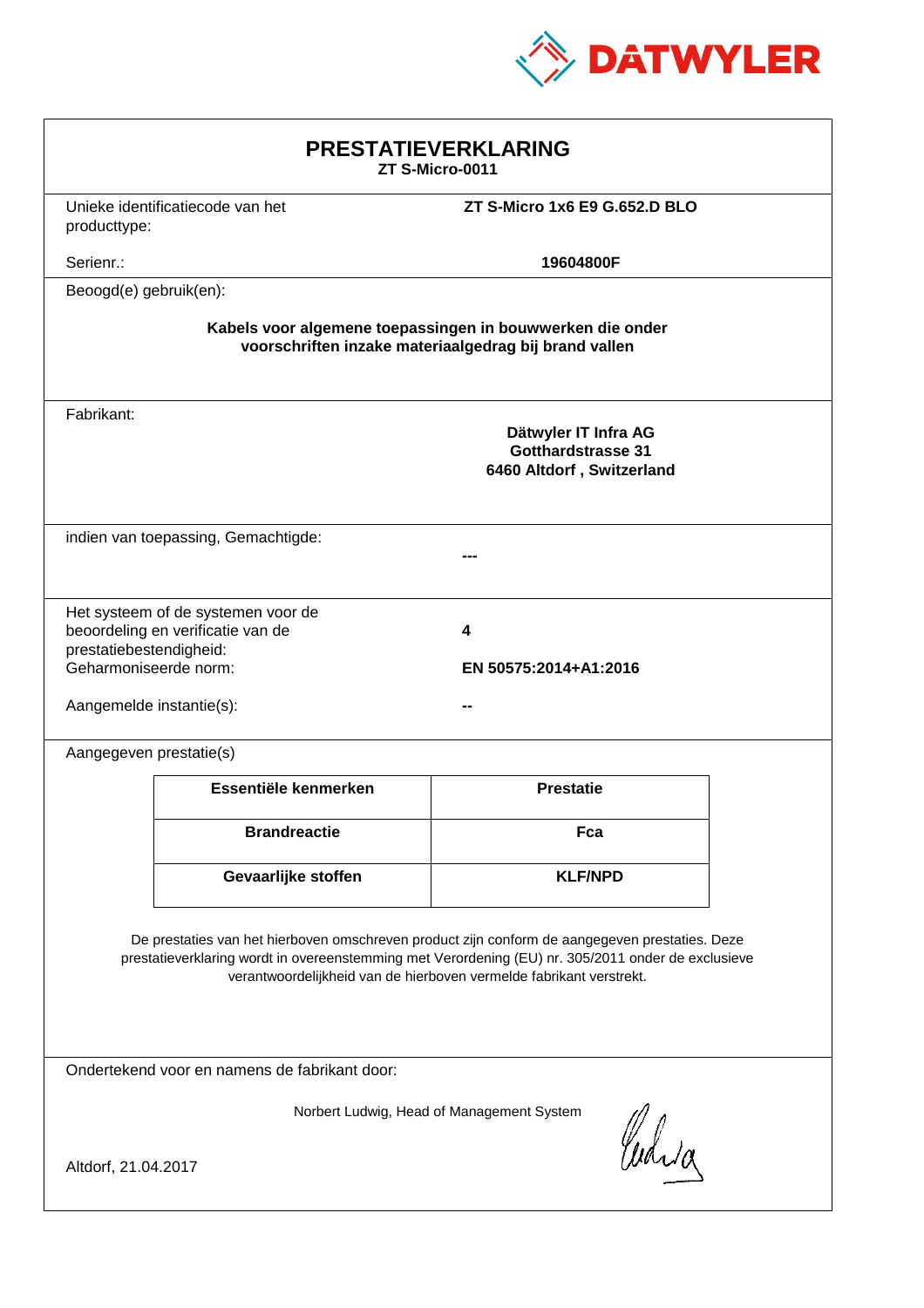

| DÉCLARATION DES PERFORMANCES<br>ZT S-Micro-0011                                                                                                                                                                                                                  |                                                                   |                                                                                                                |  |
|------------------------------------------------------------------------------------------------------------------------------------------------------------------------------------------------------------------------------------------------------------------|-------------------------------------------------------------------|----------------------------------------------------------------------------------------------------------------|--|
| produit type:                                                                                                                                                                                                                                                    | Code d'identification unique du                                   | ZT S-Micro 1x6 E9 G.652.D BLO                                                                                  |  |
| Numéro de série:                                                                                                                                                                                                                                                 |                                                                   | 19604800F                                                                                                      |  |
|                                                                                                                                                                                                                                                                  | Usage(s) prévu(s):                                                |                                                                                                                |  |
|                                                                                                                                                                                                                                                                  |                                                                   | Câble pour applications générales dans les ouvrages de construction soumis<br>aux exigences de réaction au feu |  |
| Fabricant:                                                                                                                                                                                                                                                       |                                                                   | Dätwyler IT Infra AG<br>Gotthardstrasse 31<br>6460 Altdorf, Switzerland                                        |  |
|                                                                                                                                                                                                                                                                  | Le cas échéant, Mandataire                                        |                                                                                                                |  |
| performances:<br>Norme harmonisée:<br>Organisme(s) notifié(s):                                                                                                                                                                                                   | Système(s) d'évaluation et de<br>vérification de la constance des | 4<br>EN 50575:2014+A1:2016                                                                                     |  |
|                                                                                                                                                                                                                                                                  | Performance(s) déclarée(s):                                       |                                                                                                                |  |
|                                                                                                                                                                                                                                                                  | Caractéristique essentielle                                       | <b>Performance</b>                                                                                             |  |
|                                                                                                                                                                                                                                                                  | Réaction au feu                                                   | Fca                                                                                                            |  |
|                                                                                                                                                                                                                                                                  | <b>Substances dangereuses</b>                                     | <b>KLF/NPD</b>                                                                                                 |  |
| Les performances du produit identifié ci-dessus sont conformes aux performances déclarées.<br>Conformément au règlement (UE) no 305/2011, la présente déclaration des performances est<br>établie sous la seule responsabilité du fabricant mentionné ci-dessus. |                                                                   |                                                                                                                |  |
|                                                                                                                                                                                                                                                                  | Signé pour le fabricant et en son nom par:                        |                                                                                                                |  |
| Altdorf, 21.04.2017                                                                                                                                                                                                                                              |                                                                   | Norbert Ludwig, Head of Management System<br>Curia                                                             |  |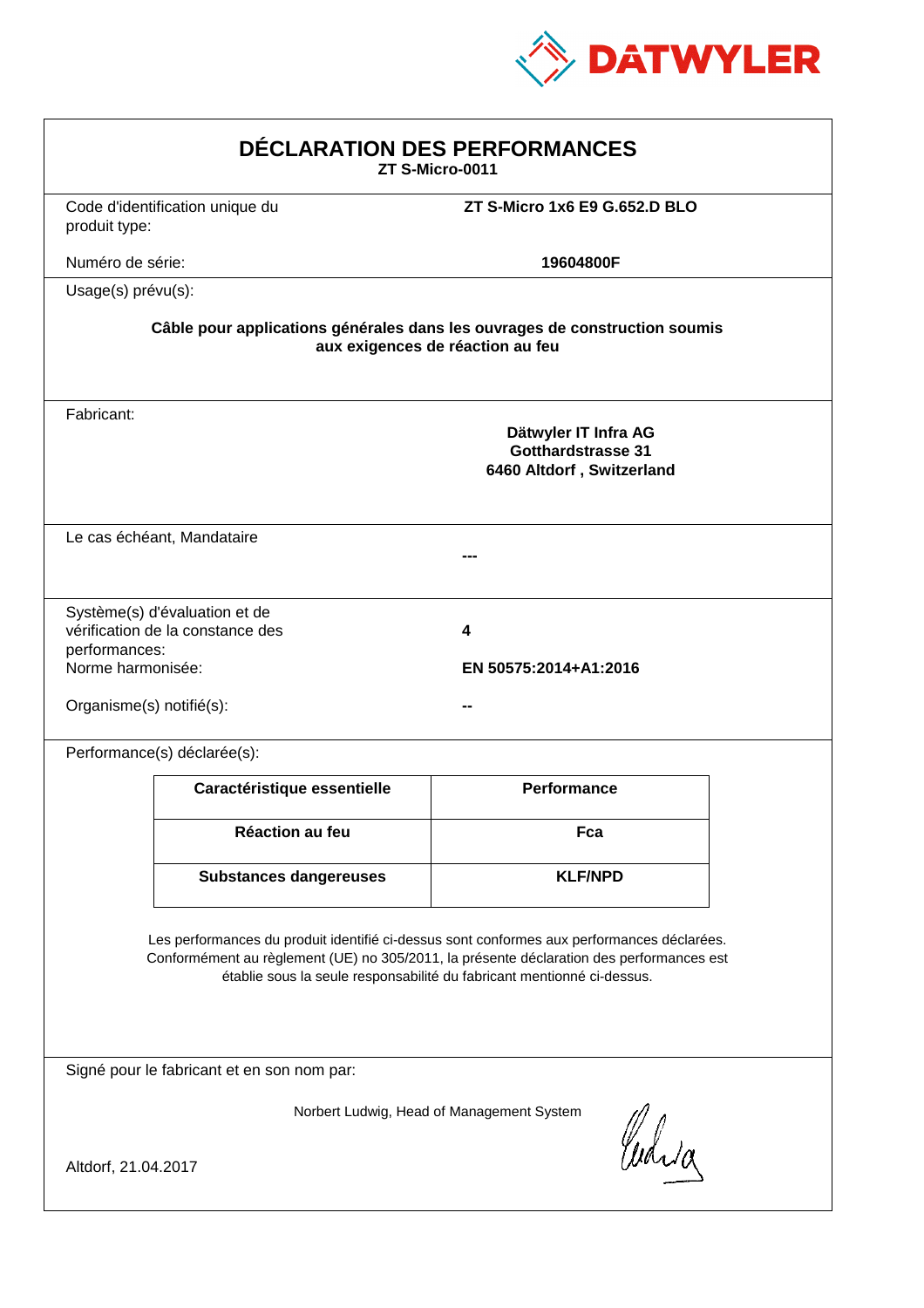

| <b>DECLARACIÓN DE PRESTACIONES</b><br>ZT S-Micro-0011                                                                                                                                                                                                                                          |                                                                         |                               |  |  |
|------------------------------------------------------------------------------------------------------------------------------------------------------------------------------------------------------------------------------------------------------------------------------------------------|-------------------------------------------------------------------------|-------------------------------|--|--|
| producto tipo:                                                                                                                                                                                                                                                                                 | Código de identificación única del                                      | ZT S-Micro 1x6 E9 G.652.D BLO |  |  |
| Número de serie:                                                                                                                                                                                                                                                                               |                                                                         | 19604800F                     |  |  |
| Usos previstos:                                                                                                                                                                                                                                                                                |                                                                         |                               |  |  |
| Cable sujeto a requisitos de reacción al fuego para aplicaciones generales en obras<br>de construcción                                                                                                                                                                                         |                                                                         |                               |  |  |
| Fabricante:                                                                                                                                                                                                                                                                                    | Dätwyler IT Infra AG<br>Gotthardstrasse 31<br>6460 Altdorf, Switzerland |                               |  |  |
| En su caso, Representante autorizado:                                                                                                                                                                                                                                                          |                                                                         |                               |  |  |
| Sistemas de evaluación y verificación<br>de la constancia de las prestaciones<br>4<br>(EVCP):<br>Norma armonizada:<br>EN 50575:2014+A1:2016<br>Organismos notificados:                                                                                                                         |                                                                         |                               |  |  |
|                                                                                                                                                                                                                                                                                                | Prestaciones declaradas:                                                |                               |  |  |
|                                                                                                                                                                                                                                                                                                | Característica esencial                                                 | <b>Prestaciones</b>           |  |  |
|                                                                                                                                                                                                                                                                                                | Reacción al fuego                                                       | Fca                           |  |  |
|                                                                                                                                                                                                                                                                                                | <b>Sustancias peligrosas</b>                                            | <b>KLF/NPD</b>                |  |  |
| Las prestaciones del producto identificado anteriormente son conformes con el conjunto de<br>prestaciones declaradas. La presente declaración de prestaciones se emite, de conformidad con<br>el Reglamento (UE) nº 305/2011, bajo la sola responsabilidad del fabricante arriba identificado. |                                                                         |                               |  |  |
| Firmado por y en nombre del fabricante por:                                                                                                                                                                                                                                                    |                                                                         |                               |  |  |
| Norbert Ludwig, Head of Management System<br>Waja<br>Altdorf, 21.04.2017                                                                                                                                                                                                                       |                                                                         |                               |  |  |
|                                                                                                                                                                                                                                                                                                |                                                                         |                               |  |  |